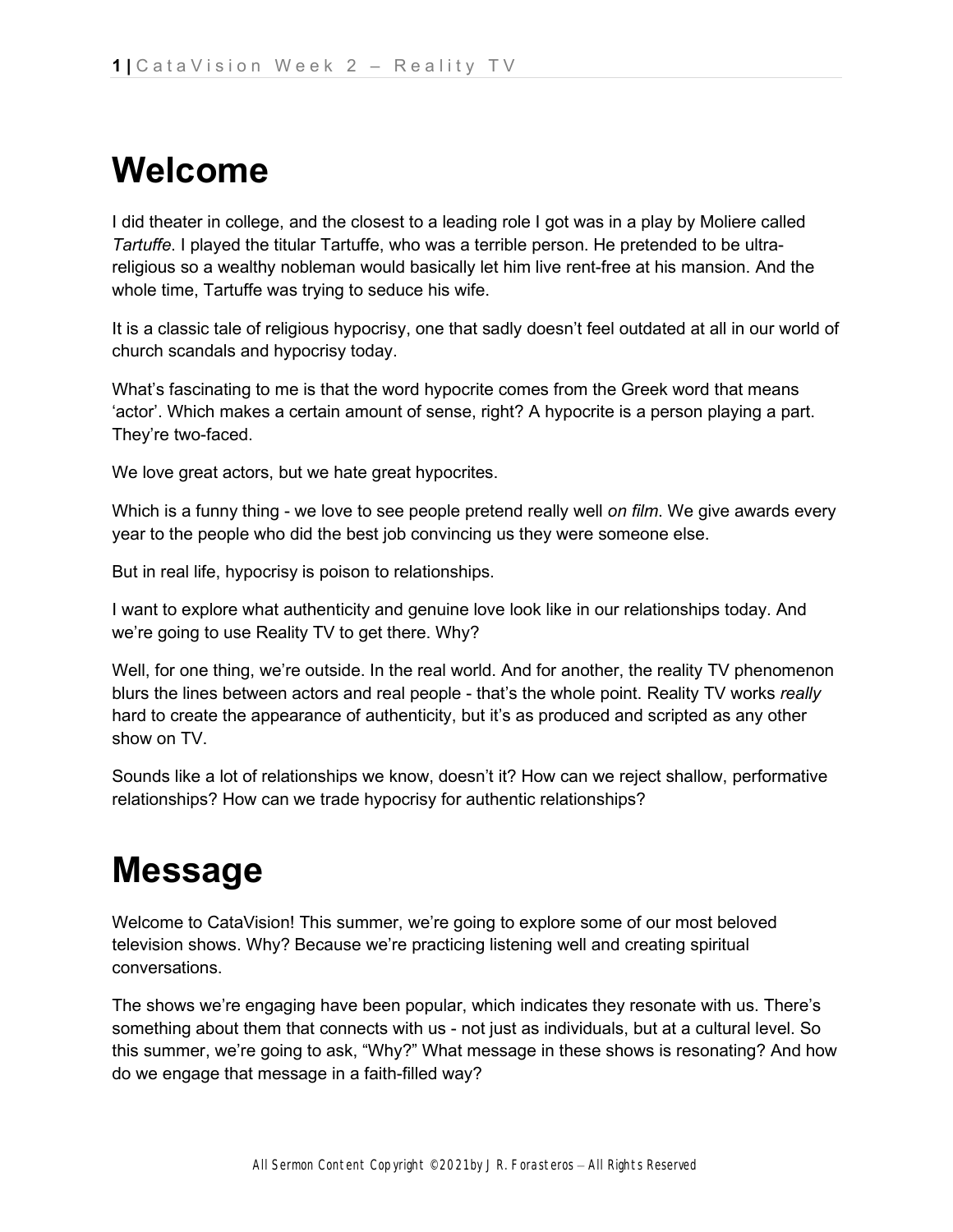So that's what we're doing this summer: first, listening to the show and second, responding in faith. Last week, we began with WandaVision, a show about learning to see past our selfdeceptions and be honest with ourselves.

Today, we're going to explore reality television. There's a sense in which reality television is almost as old as TV itself - the prank show *Candid Camera* aired in the 1940s, and game shows have been around basically forever. But it was the MTV phenomenon *Real World* that really introduced us to reality TV as we know it today.

The hallmark of the format is the Confessional, where participants speak directly to the camera, offering us their true thoughts about what's going on in the drama of the show.

Everything works together to create more than just a camera watching people live. Because we want a story. We want love and loss. We want drama.

So, for instance, in Netflix' recent dating reality show "Love is Blind", where contestants were not allowed to see each other until they got engaged, five couples got engaged and went on to the second part of the show.

Except in reality it was *eight* couples. Three of the couples were told, "Sorry, we don't have the budget for you," and were dropped from the show.

Or the most recent, highly controversial season of The Bachelor - the first the show's 25 seasons to feature a black bachelor. The show created a firestorm after they brought on a contestant who, among other things bullied a high school classmate for dating black men and liked social media posts featuring Confederate flags and other racist imagery.

What makes the uproar about things like this even more infuriating is the *reality* that the producers of the show know exactly what they're doing. Cast a black lead? Better be sure we have one obviously racist contestant to create that good good *drama*. Because drama equals ratings.

In fact, the more reality TV you watch, the more you can see the invisible hand of the production going on behind it. The producer sitting behind the confessional camera, asking just the right questions to get those soundbites.

Which begs the question: why do we love reality TV so much? Shows like Survivor, the Amazing Race and the Bachelor are now the granddaddies of reality TV (Survivor has run 40 seasons in the last 21 years!).

There's that sort of lowest common denominator reason we watch - the same impulse that makes us slow down as we drive past an accident. We're not proud of it, but we love some messy drama (when it belongs to someone else).

But that doesn't explain why we root for people to fall in love or enjoy cooking shows or Undercover Boss or any of those other shows that don't trade in drama.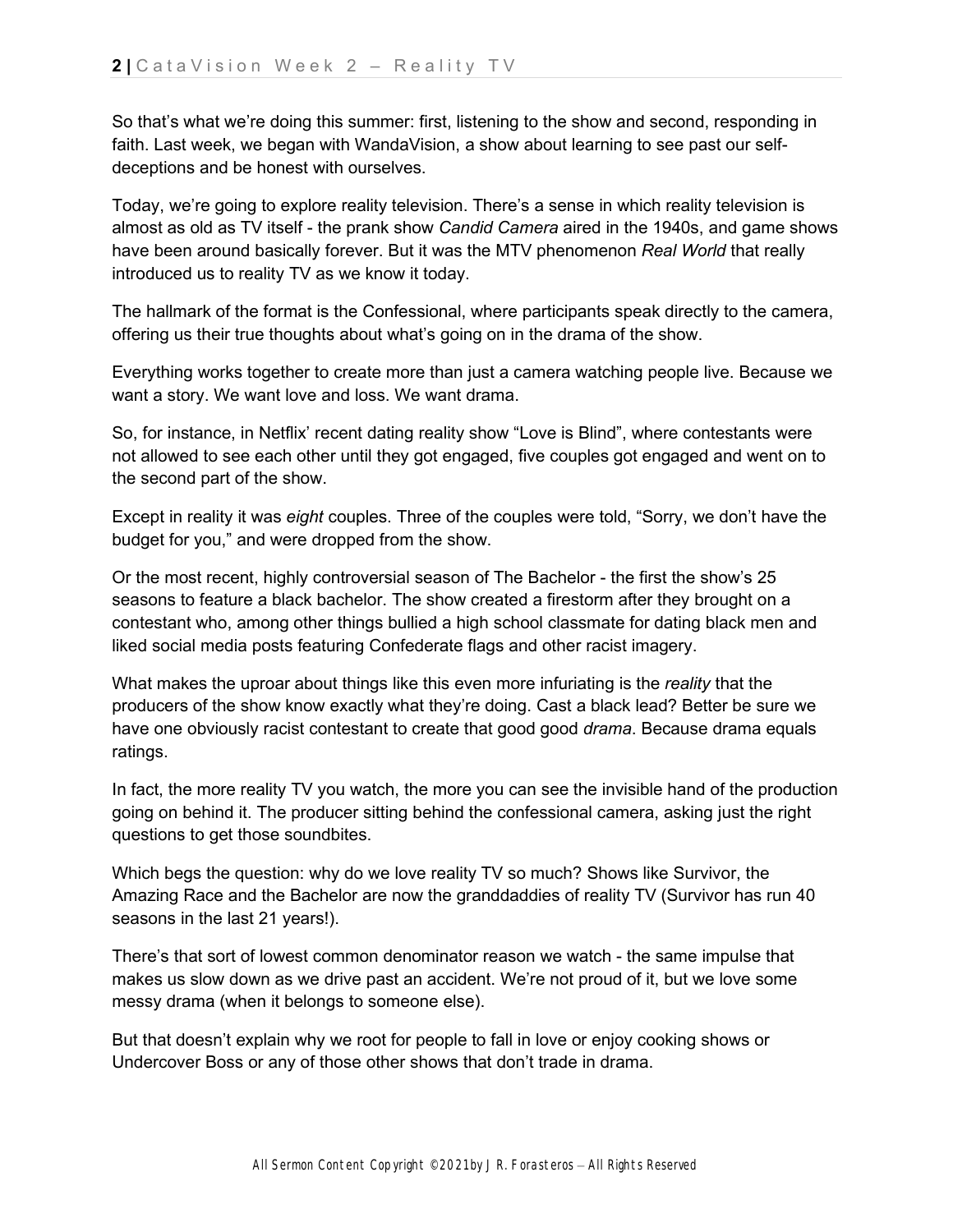I don't think it's an accident that the rise of reality TV coincides with the rise of the internet and social media - technologies that have facilitated separation and isolation.

We crave authentic connections. We crave *real* relationships. And reality tv gives us that veneer of authenticity. It feels real, even though we know it's not.

#### Turn with us t[o](https://ref.ly/logosref/bible.66.12) [Romans 12.](https://ref.ly/logosref/bible.66.12)

How do we avoid the trap of insincerity? How can we work toward authenticity in our relationships, in our daily lives?

Paul's letter to the Roman church offers some provocative suggestions. This letter is unique among Paul's letters in the New Testament. Every other letter we have from Paul is one that he wrote to a church he planted. But at the time of writing this letter, Paul had never been to Rome. So he's writing to introduce himself and also offer some insights and guidance on what issues he knows to be present in their congregation.

One big struggle at the Roman church was common to all the early churches, and indeed is common in churches today: how do we live together as one new family? What does it mean for people from different cultures, different backgrounds, different classes all to live together in real, transformative community?

So Paul instructs us to start with ourselves (because that's the only person we have any control over). Look at what he says in verse 3:

Because of the privilege and authority God has given me, I give each of you this warning: Don't think you are better than you really are. Be honest in your evaluation of yourselves, measuring yourselves by the faith God has given us. -- [Romans 12:3](https://ref.ly/logosres/LLS:1.0.171;ref=bible$2Bnlt.66.12.3) NLT

Be honest in your evaluation of yourselves. He goes on after this verse to offer a version of his famous body metaphor - we're all different parts of the same body. An eye is great, but by itself just sort of gross. A hand is great, but it needs the arm. And the shoulder. And so on and so on.

So make an honest accounting of yourself.

Paul speaks specifically to people like me who tend to have too high an opinion of ourselves. "Don't think you're better than you really are." This is a call to recognize we need each other. I can't be fully who God has called me to be without you.

Which means authenticity is about being vulnerable. Being weak in public. Admitting I need you. *Celebrating* that I need you. This cuts against the individualism our culture prizes so much.

I wish Paul had included instruction to the rest of us - those of you who tend to undervalue yourselves. I wish he had said, "Don't think you're better than you really are. And also, don't sell yourself short."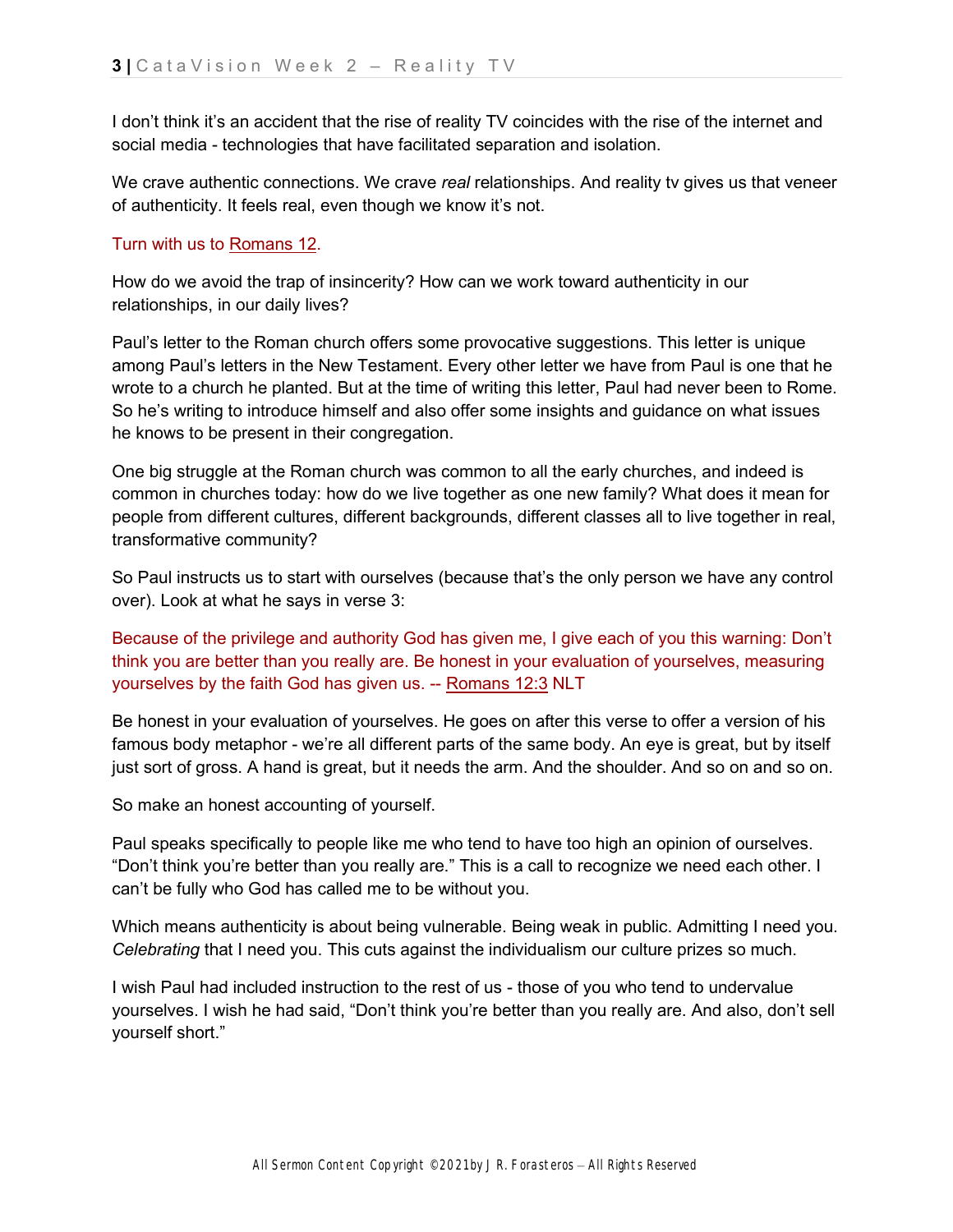Undervaluing your importance is just as inauthentic as overvaluing. We can't be authentic until we begin to understand our place among one another. We're all integral to each other's flourishing. It's *good* that we're different *and* that we're together.

The hallmark of reality shows is the confessional. It's positioned as the contestant's honest assessment of what's happening. But we know there's a producer sitting behind the camera asking leading questions. We know that confession in public is always aimed at creating a facade.

But when we practice confessing to each other, when we learn to be vulnerable in community, with safe people, that's when we begin to form an honest accounting of ourselves according to the faith God has given us.

As we discover our authentic selves, we can begin to express them in our common spaces - our families, our c-groups, our church, our work spaces. And this is where it can get tricky. Because you and I are different. And we all default to our own way of seeing the world as correct. Our own ways of resolving conflict. Our own ways of living as citizens and raising children and relating to each other.

So our movement toward being truly ourselves can cause a lot of conflict (as, again, plenty of reality shows know and exploit). Which is why Paul goes on to offer a number of specific, practical and measurable instructions:

Don't just pretend to love others. Really love them. Hate what is wrong. Hold tightly to what is good. Love each other with genuine affection, and take delight in honoring each other. Never be lazy, but work hard and serve the Lord enthusiastically. Rejoice in our confident hope. Be patient in trouble, and keep on praying. When God's people are in need, be ready to help them. Always be eager to practice hospitality.

Bless those who persecute you. Don't curse them; pray that God will bless them. Be happy with those who are happy, and weep with those who weep. Live in harmony with each other. Don't be too proud to enjoy the company of ordinary people. And don't think you know it all!

Never pay back evil with more evil. Do things in such a way that everyone can see you are honorable. Do all that you can to live in peace with everyone. -- [Romans 12:9–18](https://ref.ly/logosres/LLS:1.0.171;ref=bible$2Bnlt.66.12.9-66.12.18) NLT

The easy answer would be to say that facades are the things we work hard to fake and genuine community is what happens when we're just ourselves.

But that's a lie. Genuine community takes a lot of work, too. We have to learn how to live together well. To have conflict together well. To love and celebrate and mourn together well.

So the question is: what sort of life are you working hard to build? Is it one grounded in who God has called you to be? Or is it a facade, a production for your true self to hide behind?

We love the veneer of reality TV, and we love to forget it's a veneer. But friends, we cannot make that mistake in reality. Our world can't afford more facades. Branding is what corporations do. It's toxic for humans.